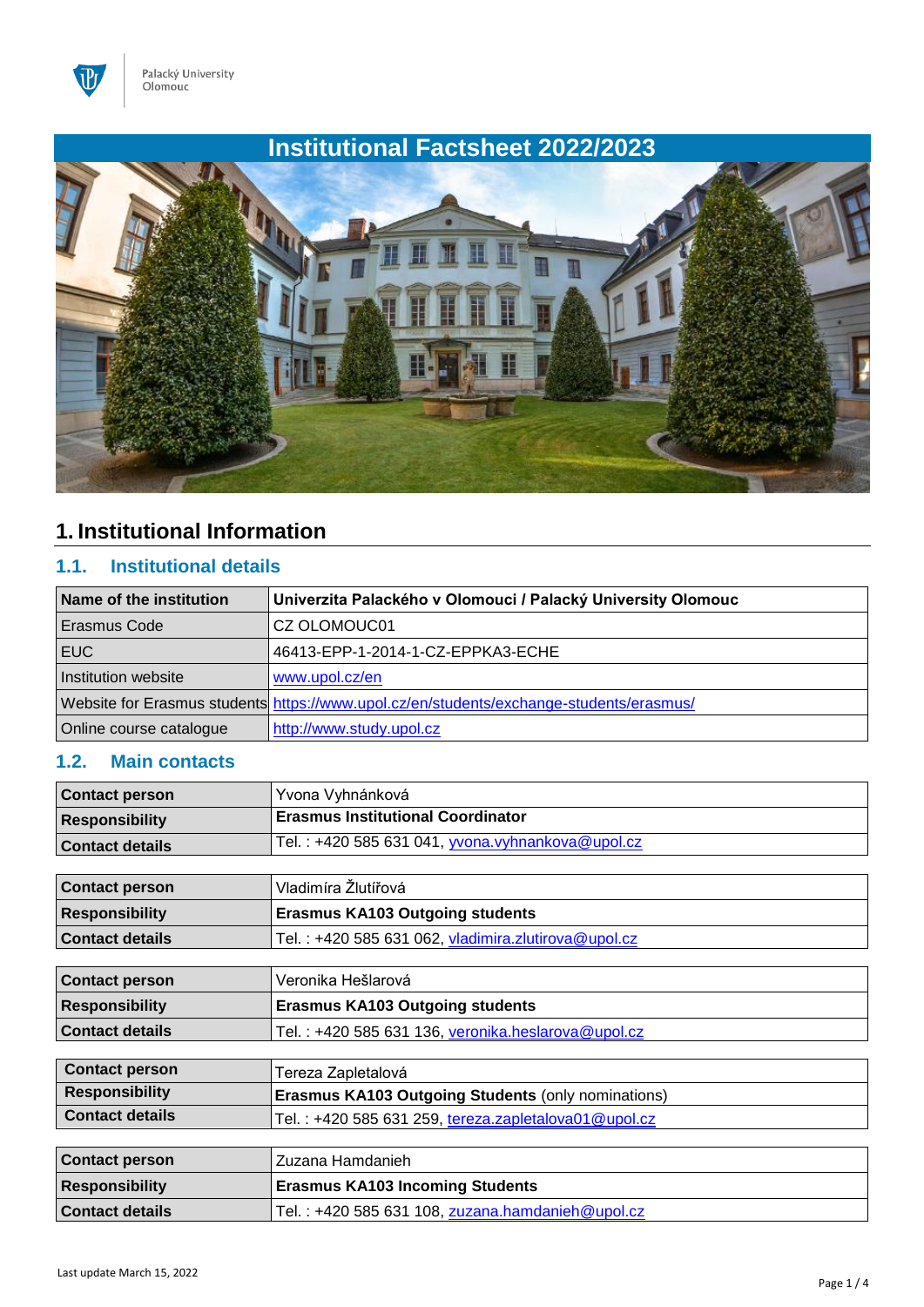| <b>Contact person</b>  | Eva Ohnisková                                                                                                                                                                                                                                                                  |  |
|------------------------|--------------------------------------------------------------------------------------------------------------------------------------------------------------------------------------------------------------------------------------------------------------------------------|--|
| <b>Responsibility</b>  | Erasmus KA107 Outgoing and Incoming Students (Belarus, Bhutan, Bosnia and<br>Herzegovina, Canada, Cape Verde, Colombia, Dominican Republic, Georgia,<br>Indonesia, Iran, Israel, Kazakhstan, Montenegro, Morocco, Mozambique, Nepal,<br>Russia, South Africa, Ukraine, Zambia) |  |
| <b>Contact details</b> | Tel.: +420 585 631 085, eva.ohniskova@upol.cz                                                                                                                                                                                                                                  |  |
|                        |                                                                                                                                                                                                                                                                                |  |
| <b>Contact person</b>  | Štěpánka Přidalová                                                                                                                                                                                                                                                             |  |
| <b>Responsibility</b>  | <b>Non-EU Incoming Students and Cooperation Agreements</b>                                                                                                                                                                                                                     |  |

## **2. Requirements and additional information**

#### **2.1. Recommended language skills**

The sending institution, following agreement with our institution, is responsible for providing support to its nominated candidates so that they can have the recommended language skills at the start of the study or teaching period:

| <b>Type of mobility</b>      | <b>Subject area</b> |                  | Language(s) of instruction   Recommended language of instruction level * |
|------------------------------|---------------------|------------------|--------------------------------------------------------------------------|
| Student Mobility for Studies |                     | I CS, EN, DE, ES | B2 (in exceptional cases upon agreement B1)                              |
| Staff Mobility for Teaching  |                     | CS, EN, DE, ES   | <b>C1</b>                                                                |

\* Level according to Common European Framework of Reference for Languages (CEFR), see <http://europass.cedefop.europa.eu/en/resources/european-language-levels-cefr>

**Contact details** Tel. : +420 585 631 183, stepanka.pridalova@upol.cz

For more details on the language of instruction recommendations, please refer to our course catalogue. For some subject areas (e.g. Sports) the language requirements may be different.

#### **2.2. Guidelines**

- **Students must be nominated through PALACKÝ UNIVERSITY ERASMUS+ AND EXCHANGE PROGRAMMES ONLINE NOMINATION AND APPLICATION SYSTEM** (online nomination and application system). The institutional coordinator and the person responsible for student mobility at a partner institution will receive from the email address noreply mobility@upol.cz information about the nomination procedure and access to the system every year in March when the nomination period for the new academic year is always open. In case the information email with the access link was not received, please contact the International Relations Office at [iro@upol.cz.](mailto:iro@upol.cz)
- As soon as the nomination is successfully submitted, each nominated student will receive unique access to on- line application.
- For information update/possible changes please follow our web at [http://www.upol.cz/en/students/exchange-](http://www.upol.cz/en/students/exchange-students/erasmus/) [students/erasmus/](http://www.upol.cz/en/students/exchange-students/erasmus/)
- In case of additional requirements in regard to academic, organizational or other aspects (e.g. students with special needs) please contact the respective incoming mobility coordinator.
- Incoming students are allowed to take courses in other study fields but they are **requested to take the majority of courses in the study area mentioned in the inter-institutional agreement**.
- Students are offered a Czech language course throughout the semester.
- Academic staff interested in a teaching visit at UP should contact the relevant department.
- Non-academic staff members interested in spending a training week at UP should contact the Institutional coordinator (yvona.vyhnankova@upol.cz). A proposal of the Mobility Agreement is also required.
- For information about provisions for students and staff with disabilities see: <http://www.upol.cz/en/skupiny/students/guide/students-with-special-needs/>

#### **2.3. Calendar**

#### **2.3.1. Nomination and Application Deadlines**

**Palacký University Olomouc uses an on-line nomination and application system**. No additional information / paperwork is required via email or post. See the guidelines 2.2. above or UP web.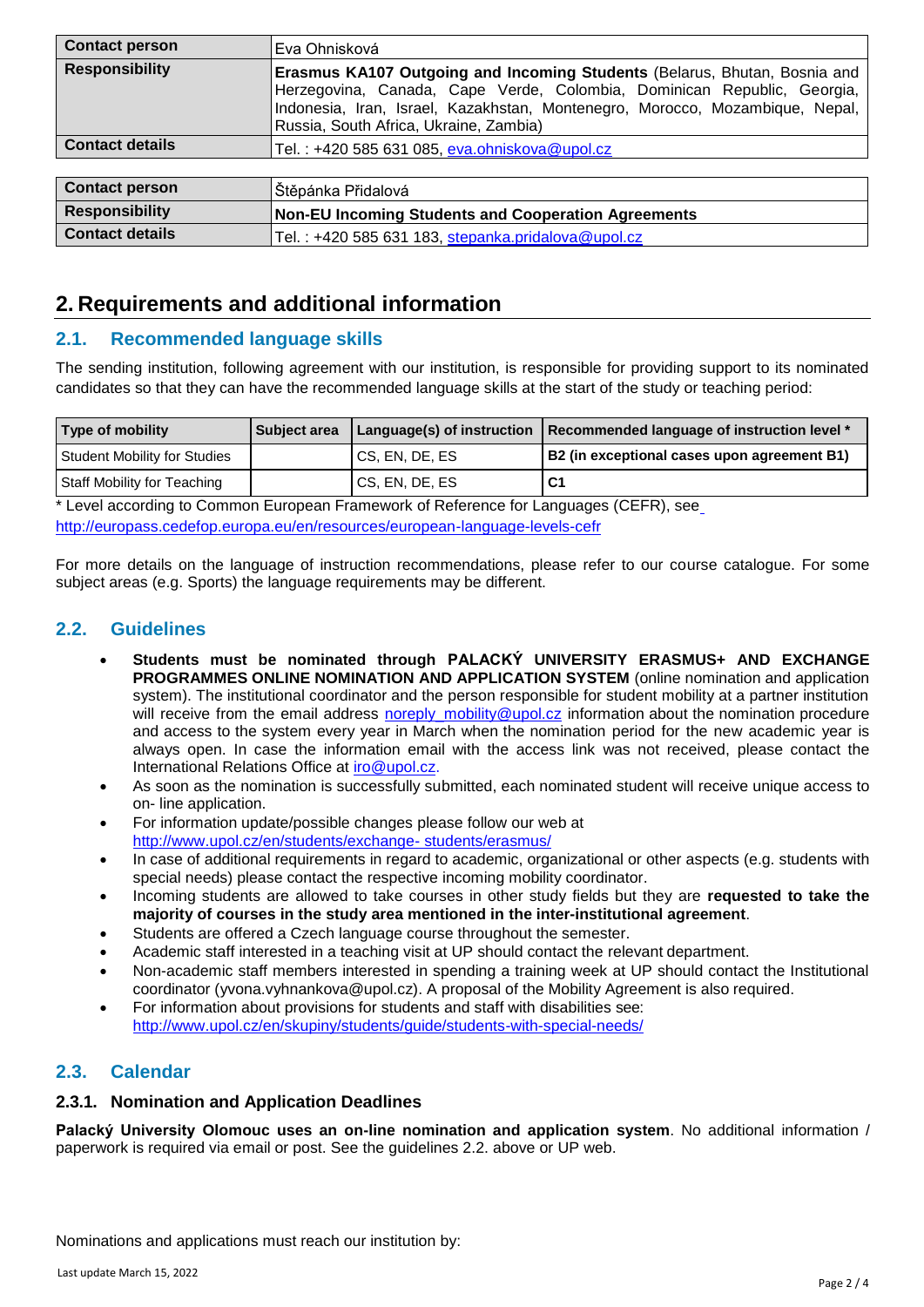| <b>NOMINATION DEADLINES</b> |                                                                            |
|-----------------------------|----------------------------------------------------------------------------|
| <b>Winter semester</b>      | May 15 (visa students)<br><b>May 31</b> (non-visa students)                |
| Summer semester             | <b>October 15</b> (visa students)<br><b>October 31</b> (non-visa students) |

| <b>APPLICATION DEADLINES</b> |                                                                             |
|------------------------------|-----------------------------------------------------------------------------|
| <b>Winter semester</b>       | <b>May 31</b> (visa students)<br><b>June 15</b> (non-visa students)         |
| Summer semester              | <b>October 31</b> (visa students)<br><b>November 15</b> (non-visa students) |

#### **2.3.2. Decision Response**

Successful students will receive the letter of the acceptance within **4-6 weeks** after the deadline for applications via email.

#### **2.3.3. Arrival Dates and Orientation**

The students should plan their arrival for the weekend preceding the beginning of the orientation week or according to the official beginning of classes at a respected UP Faculty e.g. students of health sciences or medicine may start a week earlier. For more information see: [https://www.upol.cz/en/students/exchange-students/academic-calendar](https://www.upol.cz/en/students/exchange-students/academic-calendar-organization-of-study/)[organization-of-study/](https://www.upol.cz/en/students/exchange-students/academic-calendar-organization-of-study/)

All students are expected to attend the Orientation programme. Dates and details of the Orientation Week are confirmed by email once the students have been accepted.

#### **2.3.4. Transcripts of Records**

A Transcript of Records will be issued no later than 6 weeks after the assessment period has finished at our institution. The student is receiving a notification email with a link to access the document.

### **3. Academic information**

#### **3.1. Course Catalogue**

Erasmus and Bilateral Agreement Exchange students are offered subjects/courses within the subject area they are admitted into, according to the Agreement signed between the institutions. In the course catalogue the available courses have a note "the course is available to a short term student". Students should always check the language of instruction when selecting a subject/course!

<https://stag.upol.cz/ects/> or<https://www.upol.cz/en/students/exchange-students/courses/>

#### **3.2. Number of courses/credits per semester**

Normal workload is 30 ECTS per semester.

Erasmus International Credit mobility (KA107) students are required to take min 20 ECTS per semester, minimum load for other exchange students and Erasmus (KA103) is 15 ECTS. 1 course is worth 3 – 6 ECTS

#### **3.3. Grading system**

**Credit (R)** - awarded after fulfilling academic requirements at the end of each semester, no grade.

**Colloquium (R)** - exam, graded only "passed" or "failed", a percent evaluation of student's academic performance can be requested from the teacher, a conversion table available in the ToR can be used to set up a grade if necessary.

**Exam** graded: A – excellent

- B very good
- C good
- D satisfactory
- $E -$  sufficient

F – failed

The value of local credits corresponds to ECTS credits. More info:<http://www.studuj.upol.cz/en/why-palacky-university/>